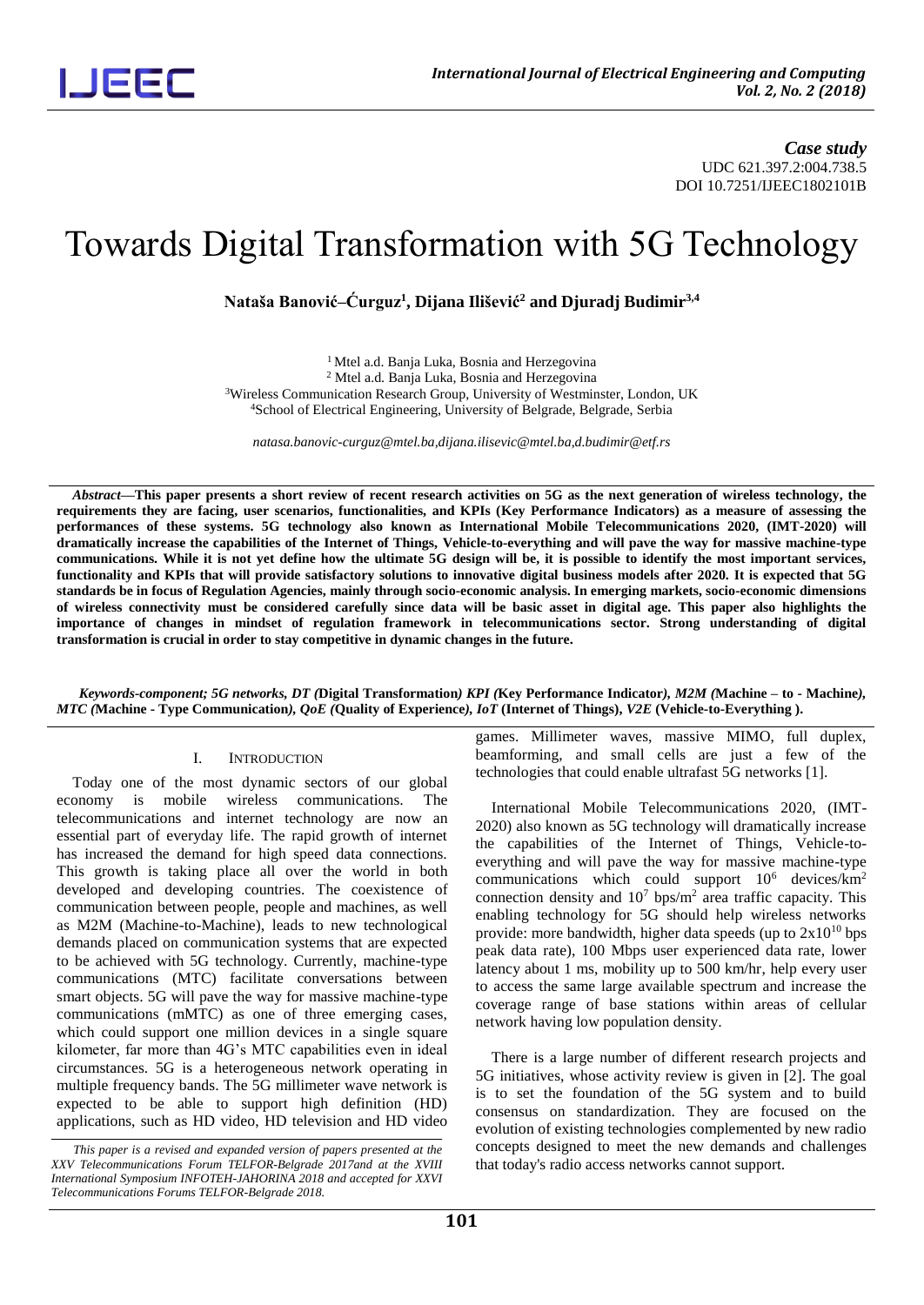The aim of this paper is to present a review of research on 5G that has been done in the past and what will be the further directions of development with a special focus on the leading 5G projects of the European Union. In the first part we gave a brief overview of the 5G requirements and scenarios, as well as initial guidelines for the development of technological components and the most important 5G system functionalities that are anticipated to be able to meet the 5G scenario requirements. We then provided an overview of KPIs, designed to assess the performance of identified user cases. Finally, we briefly highlight the basic challenges that lie ahead in the further development of 5G technology. This paper also highlights the importance of changes in mindset of regulation framework in telecommunications sector. Strong understanding of digital transformation is crucial in order to stay competitive in dynamic changes in the future.

## II. ENABLING TECHNOLOGY FOR DIGITAL SOCIETY

Software defined networking (SDN) and network functions virtualization (NFV), along with cloud and edge-fog computing, can be seen as different aspects of a systemic transition of telecommunications architecture, and called softwarization, [3]. The first impact will be at the edge of current telecommunications infrastructures, which are becoming intelligent network and service platforms. The edge operating system software architecture is to bring several service domains, such as cloud robotics, Internet of Things (IoT) and Tactile Internet, into convergence at the edge. SDN and NFV, together with cloud, edge and fog computing, can be seen as assets of a 5G architecture that brings the ongoing migration of "intelligence" towards customers. Softwarization represents a drastic change of mindset. Current CSPs architecture has been utilized with purpose-built equipment designed for specific assignment. In the future, network functions and services will be virtualized software processes achieved on distributed network elements mainly made of standard hardware resources. Standard hardware and open source software will have a main role in this complete transformation, by offering open innovation while reducing the costs. Cost reduction alone will not be enough to assure the future sustainability of the telecommunications industry: it is important to introduce innovative service mindsets.

The fifth generation (5G) network aims at converge mobile and fixed networks to support end-to-end (E2E) applications and services. 5G will be resilient, secure, and permanently available. It is unthinkable to build such a convergent network without slicing at all levels: from the physical to application levels, [4]. Slicing is enforced by the integration of several radio access technologies. It will be based on the service chaining: data processing will become a sequence of services, often managed by different stakeholders. This approach will ask for more collaboration between stakeholders and/or greater openness of the offered services. There are many open issues that make challenges to network service chaining (NSC). NSC will ensure massive concurrent connections in heterogeneous environment with different domains. heterogeneous environment with different domains. Management has to support service chaining in multi-CSP environment and to ensure external access (separation of data

storage and data processing). Offered services in NSC model have to support multi-vendor and multi-operator environment. Slicing in 5G will be twofold, at the physical and service domains. Almost every part of network will be self-managed with real-time management and control. All these requirements will have to support NSC model in abstract domain to ensure service chain orchestration due to all-slicing architecture in 5G, [5]. The NSC service model helps to automate the virtual resources by chaining in a series for fast computing in both computing technologies. The proposed architecture also supports data analytics and management with respect to device mobility.

Smart and connected devices can improve industrial processes, and generate innovative services. While this assumption is well understood within the ICT industry, there is a challenge in extending this potential to vertical industries. The potential of the IoT stand in the interaction among industries working together toward value co-creation. Each stakeholder in IoT ecosystem need to look beyond their internal business models and recognize value chains perspectives to define new business logic. Vertical cooperation in the area of IoT underline the need to develop new IoT chain that leverage this cooperation and generate the creation of new revenue streams and other benefits. The creation of sustainable IoT solutions needs coordinated interaction among industries. This leads to value co-creation among involved entities, which blurs the differentiation between providers and consumers, [6].

IoT ecosystem is different from traditional mobile broadband business, where communication providers usually interact directly with end users. In the IoT ecosystem, other industry verticals are directly involved in the value creation process, and in many cases have the direct relationship with end users. Hence, the ICT industry is facing a new set of actors between themselves and the end users. When discussing value creation in the IoT, companies need to collaborate and be aware of novel network-centric business models. In this process, the key concern is how each company can position itself within the IoT value chain in a way that guarantees its profitability as part of a larger group, not only a single company. The challenge is to accept these new market rules where they will individually perceive less control over the final customers and the entire value proposition.

The change is in shifting from a unilateral relationship among suppliers and consumers toward ICT experts, all interacting together in the IoT ecosystem. In the future, new IoT service model have to support these new ways of interaction among companies. Companies will need to define their own business value creation, but in connection with the value network in the IoT ecosystem. The variety IoT application and solutions-which is presently synonymous with almost any connected device-is perhaps the most contrary global technology trend. Despite of tremendous developments, the consumer IoT market still falls short of delivering its original economic value. While holding considerable promise, IoT business model remains divided and fragmented across the companies, industrial and consumers contexts. Furthermore, it has been widely recognized that price, security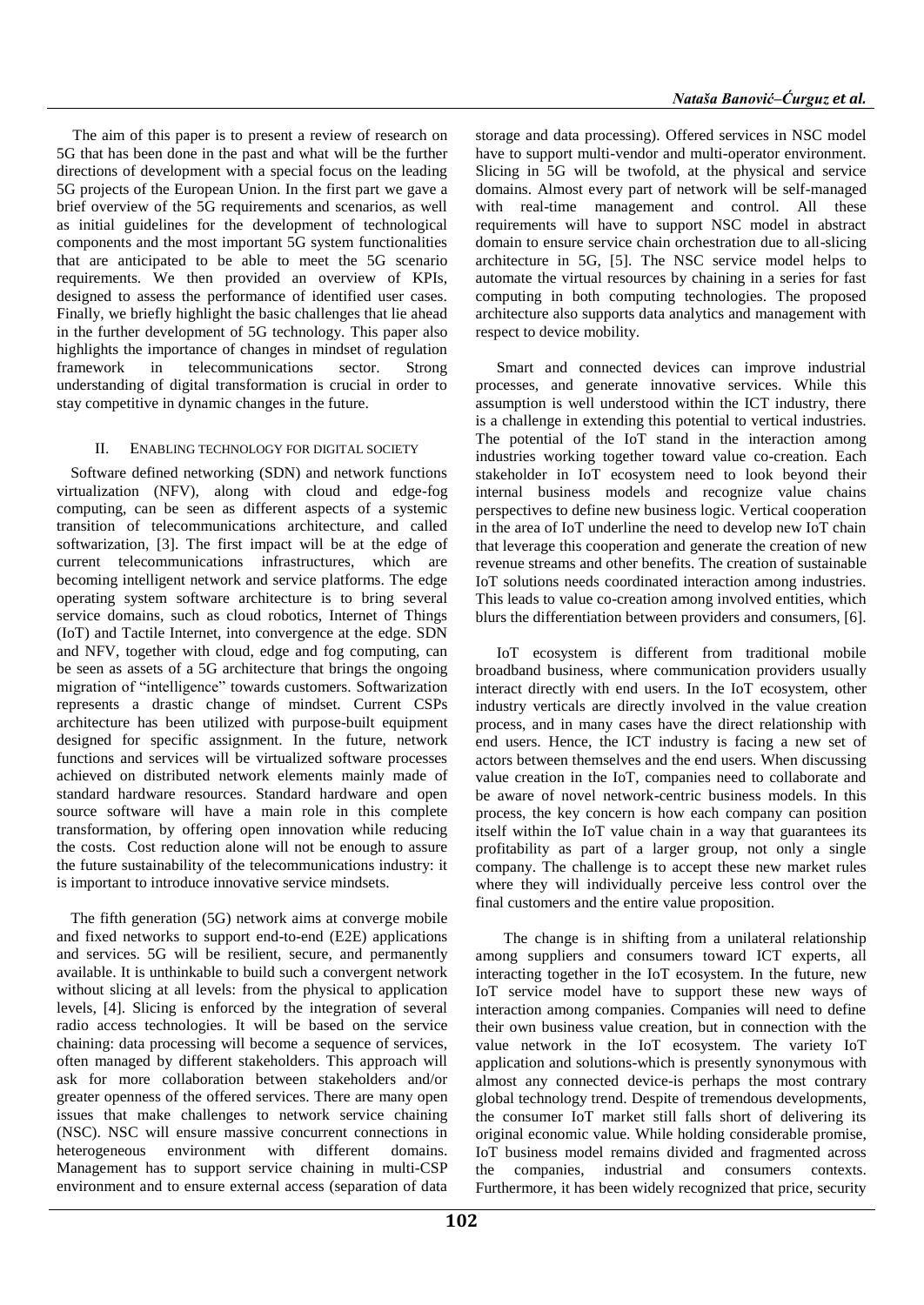# IJEEC

and ease of use constitute distinct adoption barriers for consumer IoT solutions. In IoT application market, SyMPHOnY platform has proposed as the key asset for CSPs willing to understand the true needs of their customer, [7].

There are two dimensions of IoT security in 5G era. The first is multi-scenario environment and network architecture including data processing for massive number of network elements and communication protocols and variety of security requirements of different players in IoT market. The second is limitation in running an advanced security protocols on network elements with limited computing and storage resources. The security requirements for IoT ecosystem is a complex challenge for every participants. It is important to have approach that ensures fast detection of malicious behaviors like DDoS attack. (level of data protection must ensure high priority for user location, health data etc.) . It is important that every participants support industry standards bodies to develop IoT security standards as well as to support regulation of IoT security. IoT security regulation will accelerate the successful development of IoT ecosystem. In [8], authors present an overview on security and privacy in smart IoT systems, with possible defense strategies Fast development of IoT systems introduce unprecedented security and privacy challenges. Given the massive number of IoT devices, plus their inherent weakness of protection, we believe IoT systems will be extensively invaded by hackers to organize and commit known and unknown attacks. Furthermore, effort from the theoretical perspective is also discussed. Given the complexity of IoT security and privacy, it is necessary to integrate knowledge of different disciplines to defeat cybercrimes. Moreover, we have to note that management and policy are essential to address security and privacy challenges of IoT ecosystem in 5G era.

## III. 5G VISION

The 5G consists of new solutions, but also from sophisticated versions of existing solutions. There are three key features of the ITU IMT-2020 5G vision and research challenges such as: xMBB – Extreme Mobile Broadband, uRLLC – Ultra-Reliable Low Latency Communications, mMTC – Massive Machine-Type Communications.

xMBB – Extreme Mobile Broadband

- a) Smart capacity: 1000 times more capacity/km<sup>2</sup>  $(10Tbps/km<sup>2</sup>)$
- b) Data rates exceeding UL 10 Gbps DL 20 Gbps
- c) 1-10 Gbps connections
- d) Indoor 10 Mbps/m<sup>2</sup>
- e) 100 Mbps for every user
- f) Spectrum efficiency  $(2x/3x/5x)$ .

uRLLC – Ultra-Reliable Low Latency Communications

- a) Network latency under 1 ms
- b) High reliability (99.99999%)
- c) Perception of 100% coverage
- d) High availability
- e) High secure/resilient
- f) Deterministic quality of service

g) Reduce cost per bit.

mMTC – Massive Machine-Type Communications

- a) Extreme Density/connection density (10<sup>6</sup> nodes/km<sup>2</sup>)
- b) Sporadic access
- c) Energy optimized (10 years)
- d) Signaling reduction
- e) 1000 times more connected devices.

These three key features emphasize the diversity of the 5G requirements and should be viewed as the basic functions that cover the 5G user scenarios space.

### *A. Requirements and scenarios*

With a flexible combination of developing existing technology solutions and new radio concepts, and meeting the requirements for efficiency and scalability, the 5G network can respond to new user scenarios followed by a large increase in traffic and number of connected devices.

The METIS (Mobile and Wireless Communications Enablers for the Twenty-Twenty Information Society) project encompasses the development of user scenarios from which the requirements and corresponding KPIs are derived, as well as spectrum, network, radio links and technological concepts [9], [10]. This project defined as the basic 5G technological goals: 1000 times greater mobile traffic, 10 to 100 times higher user speeds, 10 to 100 times more users, 10 times longer battery life at massive M2M communications, 5 times reduced E2E (End to-End delay. By analyzing the above mentioned requirements are selected the test user cases that are expected to be widely used in the future [11], [12], [13]. Selected applications are grouped in the following five scenarios:

- "Amazing fast" which focuses on providing very fast speeds for future mobile broadband users who expect "instant" connectivity. An example for this scenario is a "virtual office", where large volumes of data are expected to be transmitted at high speeds.
- "Great service in a crowd" focuses on providing a reasonable QoE (Quality of Experience) for mobile broadband services even in very crowded areas such as stadiums, concert halls, shopping centers, open-air public events where gathers a large number of people or in cases of traffic jams and congested public transport.
- "Best experience follows you" focuses on providing high level of user experience to mobile users on the move. Good coverage and high speed are expected in all parts of the network, even in remote rural locations.
- "Super real-time and reliable connections" focuses on new user applications with very strict requirements for delays and reliability, as it is M2M-based applications. These applications should enable new functionalities related to traffic safety, efficiency and critical process control in industrial applications. The key technical challenge is to reduce the E2E delay by providing high availability and reliability.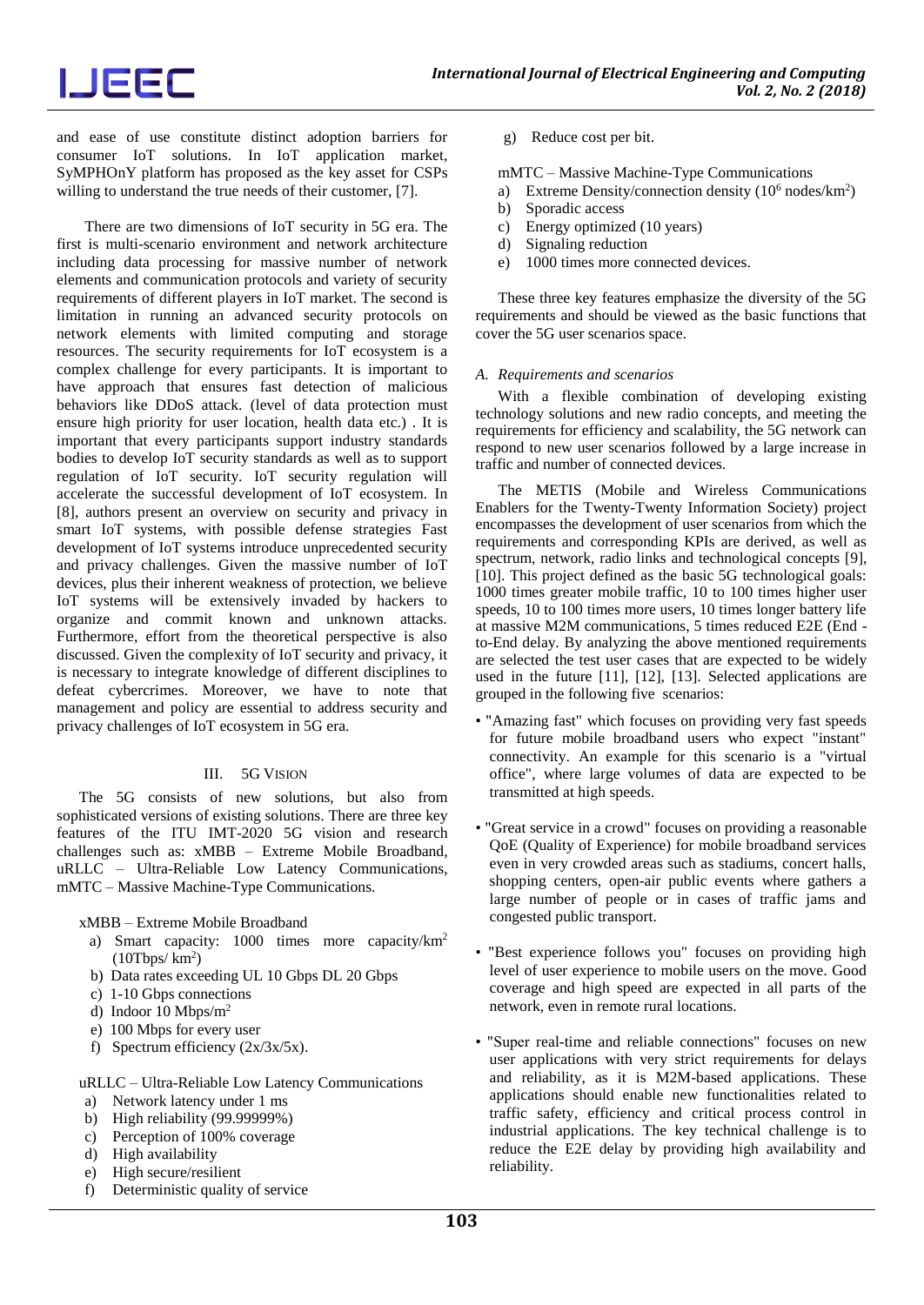• "Ubiquitous things communicating" focuses on efficient management of a very large number of devices. This scenario refers to the need for communication as a machine of small complexity such as sensors and actuators, as well as many more complex devices such as medical devices. Therefore, the requirements are different in terms of size, frequency, complexity, cost, energy consumption and delays. A mapping between the different use cases and the 5G scenarios is illustrated in Table I. There is an overlapping area of scenarios of use cases that belongs to several different scenarios, but it does not reflect the importance of it.

| <b>Scenario</b><br>Use case                         | Ama<br>zing<br>fast | <b>Great</b><br>service<br>in a<br>crowd | <b>Best</b><br>experi<br>ence<br>follows<br>you | <b>Ubiqui</b><br>tous<br>things<br>comm<br>unicati<br>ng | <b>Super</b><br>real-<br>time<br>and<br>reliable<br>connect<br>ions |
|-----------------------------------------------------|---------------------|------------------------------------------|-------------------------------------------------|----------------------------------------------------------|---------------------------------------------------------------------|
| <b>Virtual reality</b><br>office                    |                     |                                          |                                                 |                                                          |                                                                     |
| Dense urban<br>information society                  |                     |                                          |                                                 |                                                          |                                                                     |
| <b>Shopping mall</b>                                |                     |                                          |                                                 |                                                          |                                                                     |
| <b>Stadium</b>                                      |                     |                                          |                                                 |                                                          |                                                                     |
| <b>Teleprotection in</b><br>smart grid network      |                     |                                          |                                                 |                                                          |                                                                     |
| Traffic jam                                         |                     |                                          |                                                 |                                                          |                                                                     |
| <b>Blind Spots</b>                                  |                     |                                          |                                                 |                                                          |                                                                     |
| <b>Real-time remote</b><br>computing                |                     |                                          |                                                 |                                                          |                                                                     |
| Open air festival                                   |                     |                                          |                                                 |                                                          |                                                                     |
| <b>Emergency</b><br>communications                  |                     |                                          |                                                 |                                                          |                                                                     |
| <b>Massive deployment</b><br>of sensors & actuators |                     |                                          |                                                 |                                                          |                                                                     |
| <b>Traffic efficiency</b><br>and safety             |                     |                                          |                                                 |                                                          |                                                                     |

| TABLE I. MAPPING THE USE CASES AND THE SCENARIOS [14]. |  |
|--------------------------------------------------------|--|
|--------------------------------------------------------|--|

## *B. Technological components*

By introducing a new concept that scalable utilizes the advantages of developed technological components, it is working on their further development that will ensure fulfillment of the wide range of services and applications imposed by social development for the post 2020 period. The METIS has defined so-called Horizontal Topics (HT) to build a system concept, whereby one subject integrates several technological components to provide an optimal solution for one or more user cases. Potential overlaps, compromises and interdependencies between technological components are identified and analyzed in view of their impact on overall performance [11].

• D2D (Direct Device-to-Device) communication refers to direct communication between devices. The use of direct connections minimizes interference, increases coverage, provides backup links, increases spectrum utilization, and capacity.

- MMC (Massive Machine Communication) provides scalable connectivity for a large number of devices.
- MNs (Moving Networks) extend and enhance coverage for a potentially large population.
- UDNs (Ultra Dense Networks) refer to networks that are subject to high traffic load requirements. The goal is to increase the capacity, energy efficiency and use of spectrum.
- URC (Ultra Reliable Communication) refers to scalable and affordable solutions for networks that support services with extreme demands on availability and reliability.

To effectively support identified user scenarios, the radio interface for future mobile systems needs to be more flexible, providing different solutions for each specific user case and application within a common umbrella framework. With UDN, which supports a wide spectrum, flexibility is obtained through the radio interface of scalable structure, providing the optimum solution for adapting the signaling conditions specific to the utilized bands. At the physical level, the challenge is efficient support of a wide range of speeds, ranging from slow-motion sensor applications to ultra-fast multimedia services. For this reason, the research focuses on coding, modulation, and the appropriate structure of advanced design transceivers. Non-orthogonal and quasi-orthogonal approach techniques are being studied, with the number of users not limited by a set of orthogonal resources. Improvements in Multi-Input Multiple-Output (MIMO) technologies relate to achieving better performance and 5G system capabilities such as high speed and spectral efficiency, link reliability, increased coverage and energy efficiency.

The 5G wireless systems provide for the coexistence of existing and new access technologies, as well as the existence of different size cells in multilayer UDN networks. Both aspects represent a challenge in terms of interference and mobility management. There are also investments in the development of radio resource management, ranging from highly centralized to distributed or fully decentralized concept.

As far as the spectrum is concerned, the focus is on frequency band analysis to identify new resources, their characteristics, 5G scenario analysis, and spectrum demand requirements, spectrum sharing, and flexible spectrum management. Special attention is paid to the requirements of UDN networks at high frequencies as well as spectrum management in D2D communication.

The METIS-II project has defined a comprehensive 5G radio access network design and identified key RAN (Radio Access Network) design concepts:

- holistic architecture spectrum management,
- radio interface harmonization framework that enables efficient integration of new and existing radio interfaces,
- multi-radio interface framework/multi-slice resource management,
- cross-layer & cross-air interfaces,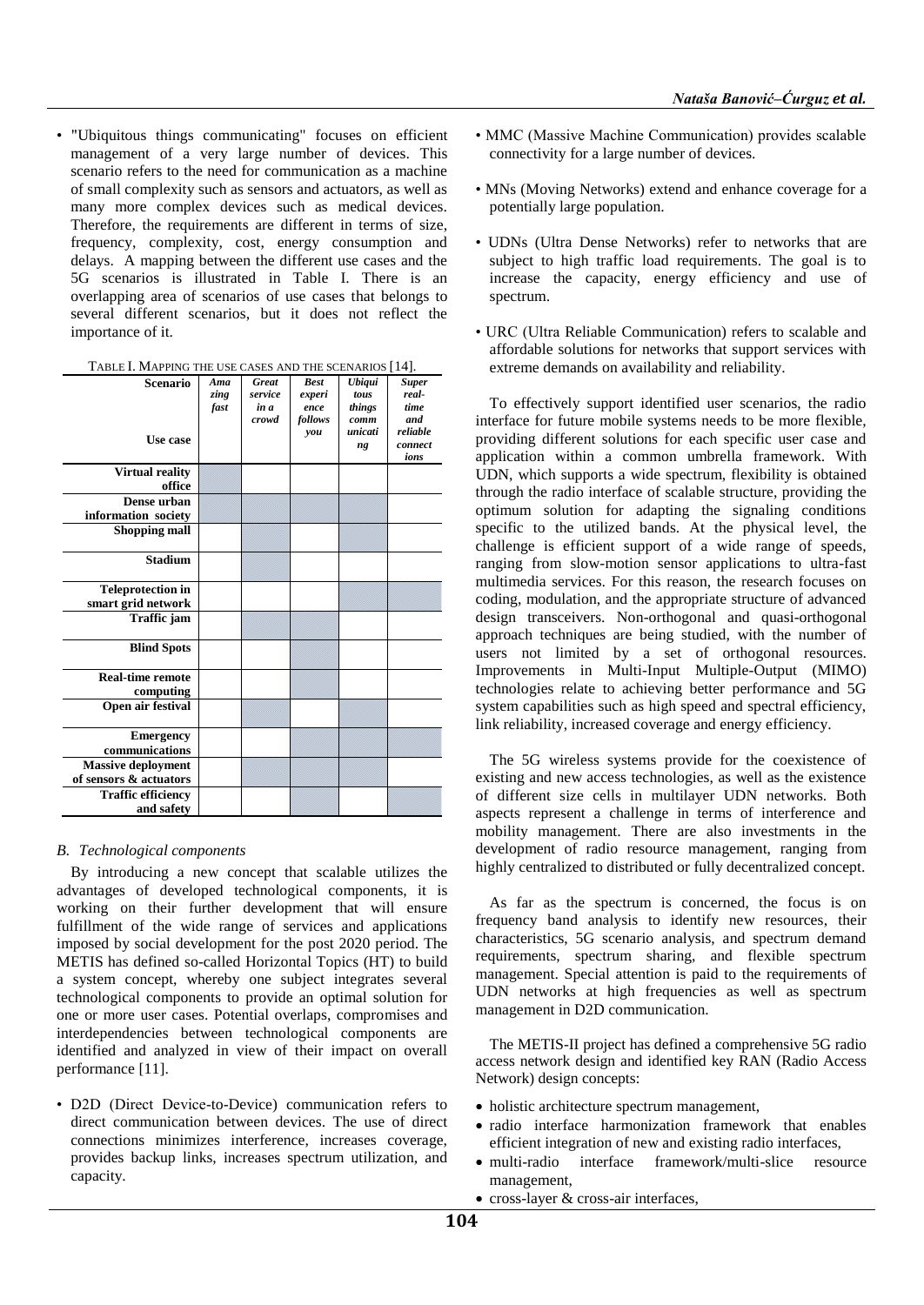## IJEEC

- dynamic traffic management,
- energy efficient radio access control,
- interference management in fixed and dynamic radio topologies,
- innovative "inactive UE" (User Equipment) state that will enable battery reduction, including D2D and self-control as integral parts of the 5G design,
- a common control box and user plan framework that provides the means to provide efficient support for a range of new services, and
- future-efficient 5G integration.

## *C. 5G functionalities*

The METIS 5G system concept enables a set of 5G functionalities that differ from previous generations and allow new services and new ways of communication [12], [13]. These functionalities are essential to support a large number of 5G use cases. Some of the new functionalities were in some way present in previous generations, but in 5G they reached their maturity.

- Dual role of mobile devices: In modern telecommunications networks, as a consequence of densification, which leads to a reduction in the complexity of network nodes and the increasing process capabilities of mobile devices, the difference between terminal and network devices is becoming more and more reduced. Therefore, dual-role devices with D2D capabilities, depending on the usage, can work either as terminals or as infrastructure devices.
- Ultra-reliable links with low latency: Traffic Safety Applications require a very reliable packets delivery at the exact time. This allows technology that includes D2D/V2X (Vehicle-to-Everything) communication and hybrid automatic retransmission. Industrial process control requires ultra-reliable MTC (Machine-Type Communication), which is capable of managing different types of traffic. For reliable connections it is necessary to achieve low latency (less than 10ms), which is achieved by D2D communication and localized cache content.
- Very high peak rates and moderate guaranteed rates: Under very good conditions, it will be possible to achieve Gb/s speeds in very demanding scenarios. From the perspective of the end user, it is more important to provide a guaranteed speed of 50 to 100 Mbps with high percentage of availability at all points, rather than achieving maximum peak values. This enables the development of new services designed under the assumption that wireless conditions are always available. This is achieved by fundamentally different exploitation of the radio interface, which involves: densification of the network, massive MIMO, adapted access and more efficient spectrum usage.
- Self-Organized Networks follows the crowd: The 5G SON Network consists of traditional and new types of network nodes that will be activated depending on the need for coverage and speed. Each network element can be deactivated to reduce interference and power consumption.

As traffic hotspot locations change over time, a large number of network elements will have the ability to adapt to current traffic requirements and then it will be possible to find that the 5G network "follows" large-traffic locations.

- Localized traffic offloading include local caching of popular content and traffic offloading from mobile to Wi-Fi, which reduces delays and the load of the transport network. This is achieved by direct D2D communication. Shorter distance allows high speed transmission with reduced battery consumption.
- Unprecedented spectrum flexibility: Increased demand for large volumes of data implies the need for new solutions to meet customer requirements. One way is to achieve spectral flexibility in the given regulatory framework through a primary user mode, unlicensed mode, or licensed shared access (LSA)/ spectrum access system (SAS) mode. An additional spectrum at high frequencies is necessary to provide the required capacity, for example, for external hotspots, such as stadiums, campuses, business zones, and indoor hotspots such as airports, fairs, shopping centers, concert halls etc.
- Energy efficiency can be viewed on the side of the device or on the network side by taking into account the dual role of mobile devices in the 5G network. The Internet of Things (IoT) with mass communication devices supports Power Saving Mode (PSM) and extended discontinuous reception. A big challenge is to provide long battery life and extended coverage at the same time.

## *D. 5G Key performance indicators*

As we mentioned before the 5G concept consists of three generic services: Extreme Mobile Broadband Approach xMBB (Extreme Mobile Broadband), Massive Machine-Type Communication Mass Communication (mMTC) and Ultra Reliable Low-Latency Machine-Type Communication (uRLLC). These three generic services should be considered as the basic characteristics that cover the 5G user scenarios. For each of these services, specific requirements for KPI values are typical, such as data rate for xMBB, number of mMTC devices, and latency and reliability for uMTC, shown in Fig. 1.

The end user can be a person or device that communicates with other devices or people over their devices. Key Performance Indicators which from the perspective of the end user take as the basis for assessing the performance of defined scenarios are: traffic volume density, experienced end-user throughput, latency, reliability, availability, retainability, energy efficiency and security [14], [15].

• Traffic volume density represents the total volume of user data that is transmitted to/from end user devices during a defined time divided by the area size covered by the radio nodes belonging to the RAN. It refers to the goal of supporting 1000 times more traffic volume compared to today's networks. This goal is the result of a large increase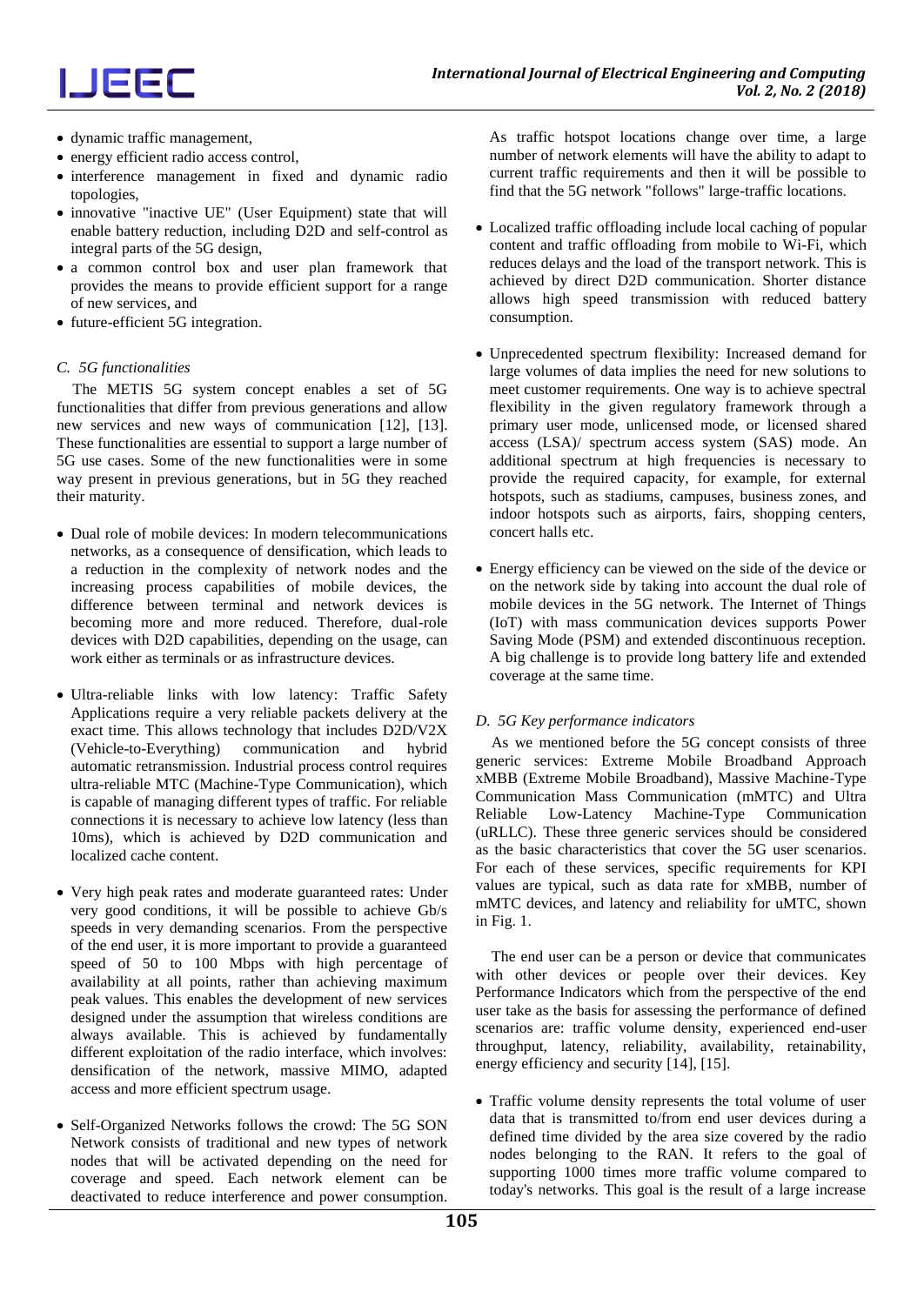in the number of mobile devices, capacitive demanding applications and multimedia services.

**xMBB uRLLC mMTC Number of Devices Data rate Latency/ Reliability**

Figure 1. 5G generic services [7].

- Experienced end-user throughput represents the average data flow that the end user's device reaches during the defined time. It targets the goal to support 10 to 100 times the typical user speed. This KPI depends on the environment, but also on the number of users and the amount of data they generate. It can be used as an indicator of user satisfaction (QoE - Quality of Experience).
- Latency refers to the goal to support 5 times less E2E delay than existing services, which is especially important for services requiring reliable connection in real time. Although all network entities are included in the E2E connection, delay enhancement is expected in the radio access network because of introduction of new functionalities.
- Reliability is a metric that describes the quality of radio connection that achieves a certain level of service. This KPI is important for all user scenarios. When reliability has a value below the expected QoE level, the service becomes unavailable to the user.
- Accessibility is the KPI which in the planned coverage area represents the measure of service availability to the end user.
- As a special aspect of availability, the retainability of the connection is considered, which is a measure of availability of the services during the time required by the end user. This KPI is important for all user scenarios and is important from the point of view of network optimization, which is especially apparent during the handover process between adjacent cells when users move between different frequency layers and / or access technologies.
- The energy efficiency is the KPI defined by the need to increase the capacity of resources to meet new requirements in terms of traffic load and therefore energy consumption.

• The security is the KPI defined by the need for extremely secure communication, and the protection of privacy and user integrity.

There is no user scenario that can be viewed uniquely, but as a combination of different scenarios presented from the perspective of the end user. Accordingly, the appropriate KPI are defined in [14] and [15]. As an illustration for the selection of appropriate KPIs we selected two scenarios:

- As the first example for selecting the most important KPIs we took a virtual reality office. In this case, end users transmit large amounts of data at high speeds, where users can be located at different locations and have the impression "as if they are in the same room".
- As the second example we have taken a dense urban information society where at all locations at any time people communicate at high speeds with each other or with devices. Expected values of observed KPIs vary greatly depending on the observed user case, Table II.

|                         | User scenario                     |                                           |  |
|-------------------------|-----------------------------------|-------------------------------------------|--|
|                         | Virtual reality office            | Dense urban<br><i>information society</i> |  |
| KPI                     |                                   |                                           |  |
| Traffic volume per      | 36 Tbyte /user.                   | 500 Gbyte /user                           |  |
| user                    | month, DL i UL                    | month, DL i UL                            |  |
| Average user speed      | $0.5$ Gbps, $DL$                  | 5 Mbps, DL                                |  |
| in BH                   | 0.5 Gbps, UL                      | 1 Mbps, UL                                |  |
| Traffic volume per      | $100Mbps/m2$ ,                    | $700Gbps/km2$ ,                           |  |
| area                    | DL <sub>i</sub> UL                | DL i UL                                   |  |
|                         | 1 Gbps DL i UL with               | 300 Mbps DL with                          |  |
| <b>Experienced user</b> | availability 95%                  | availability 95%                          |  |
| speed                   | 5 Gbps DL i UL with               | 60 Mbps UL with                           |  |
|                         | availability 20%                  | availability 95%                          |  |
| <b>Reliability</b>      | 99% in busy hour                  | 95%                                       |  |
| Latency                 | 10 ms (Round Trip<br>$Time - RTT$ | $1ms(D2D) - 0.5s$<br>(web browsing)       |  |

TABLE II. THE EXAMPLE OF 5G KPIS FOR TWO USER-CASES [14]**.**

As mobile networks increasingly become the primary means of connecting people to other people, machines, as well as M2M communications, these networks will have to reach the reliability, security and quality of the services that have fixed networks [16]. In order to address the issue of interference and mobility management, the 5G comprehensive framework deals with a complete redesign of control and user functionality, as well as changes in infrastructure and user equipment.

Results and conclusions obtained during METIS projects are used in further research and work on standardization [17]. At the strategic level, standardization will ensure the cooperation of partners from all regions with strong 5G development initiatives, major international equipment manufacturers, leading operators and universities. The creation of global consensus, the consolidation of industry needs, and the distribution of results by relevant national and regulatory bodies, forums and standardization groups in all regions will be of crucial importance.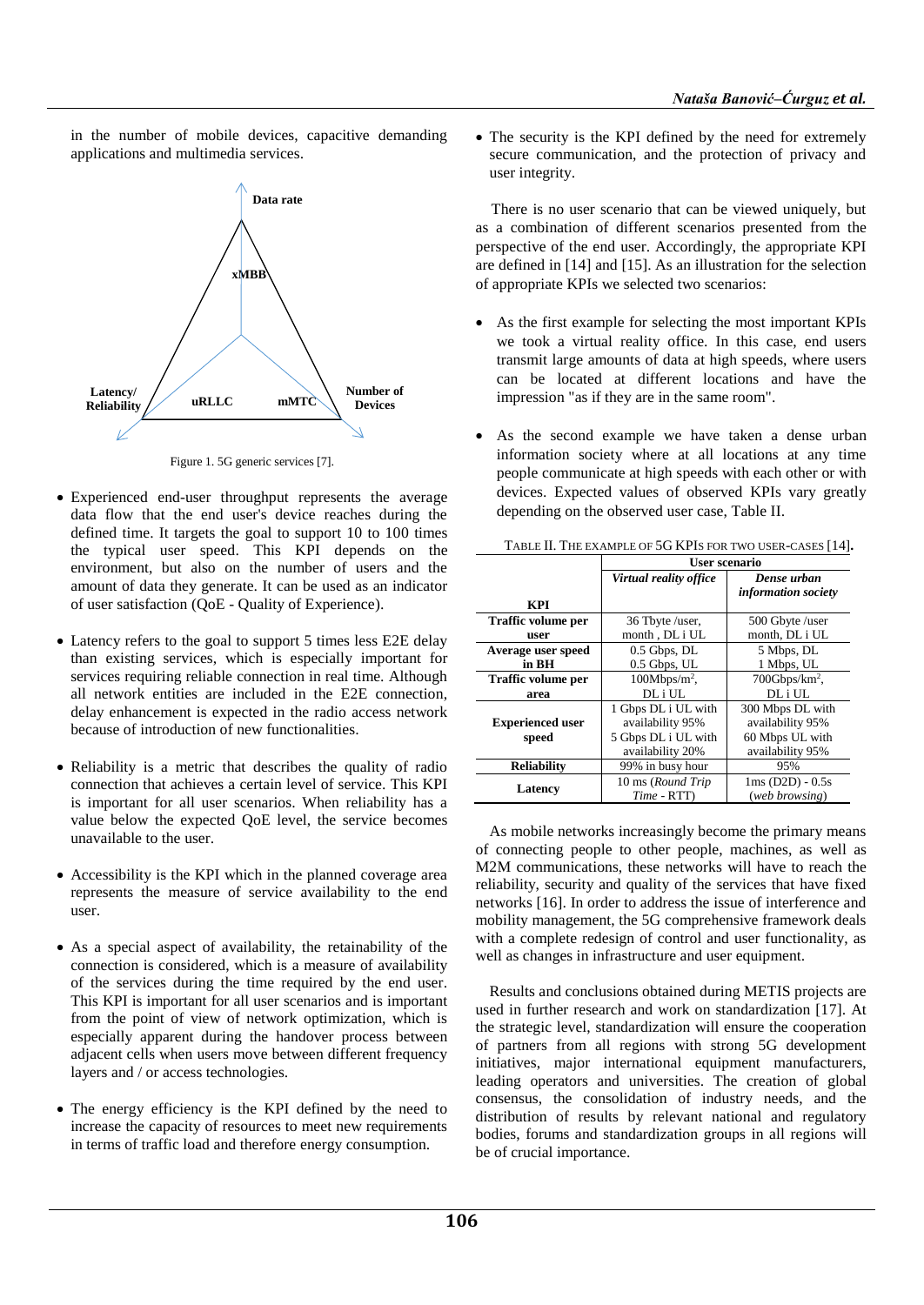

#### IV. REGULATION FRAMEWORK IN PROCESS OF ENABLING TECHNOLOGY FOR DIGITAL SOCIETY

#### *A. Standardization of 5G and new radio spectrum*

Although 5G is in process of standardization, the 5G standards are expected to be in focus of Regulation Agencies, mainly through socio-economic analysis. To fulfill vision of 5G and to deliver three generic services: extreme mobile broadband, massive of machine type communication and a spectrum toolbox, new radio (NR) specifications are expected to be set according IMT-2020 (International Mobile Telecommunication – IMT), both below (sub-6 GHz) and above 6 GHz (mm-wave), [18].

New 5G architecture consists of new channel coding schemes for NR such as low-density parity-check (LDPC) coding for data and polar coding for control, which needs to address the broadband requirements, [19]. Spectrum toolbox above 6 GHz in USA can be found in [20]. The subcarrier spacing and bandwidth per carrier for different frequency ranges (Sub-6 GHz and mmWave) are given in Table III. Regulation framework in digital era will have huge impact on foster innovation and service delivery, as well as on development of society as a whole. An adequate digital ecosystem requires the participation of all stakeholders, because fragmented development inhibits digital transformation. First role of governance is considering the latest technological trends, especially in 5G, and entrance of new stakeholders in Internet ecosystem (platform based Internet model).

| TABLE III: THE SUBCARRIER SPACING AND BANDWIDTH. |  |
|--------------------------------------------------|--|
|                                                  |  |

| <b>Standardization forums: 3GPP</b> |                        |
|-------------------------------------|------------------------|
| Frequency range: 3GPP               | Frequency<br>range:    |
| $Rel-15$                            | 3GPP Rel-15            |
| $FR1: 0.45$ GHz to 6.0 GHz          | FR2: 24.25 GHz to      |
| $(sub-6 GHz)$                       | 52.6 GHz (mmWave)      |
| Subcarrier spacing: 15/30/60        | Subcarrier<br>spacing: |
| kHz                                 | 60/120/240 kHz         |
| Maximum bandwidth:                  | Maximum bandwidth:     |
| 5/10/15/20/25/40/50/60/80/100       | 50/100/200/400<br>MHz  |
| MHz                                 | 200/400 MHz            |
|                                     |                        |
| <b>Channel bandwidth:</b>           |                        |
| <b>Network operators:</b>           | 3GPP:                  |
| 100 MHz/CC (Component               | max. 100 MHz/CC        |
| Carrier).                           | $(Sub-6 GHz)$          |
| Max. 800 MHz (8CC)                  | max. 400 MHz/CC        |
|                                     | (mmWave)               |
|                                     | Peak data rate: $>20$  |
|                                     | $Gb/s$ (DL)            |

Furthermore, it is important to identify new stakeholders and characterize their inter-relationships especially in novel NSC architecture. Furthermore, with appropriate regulation rules in place, digital transformation can have huge benefits on society, resulting in improved efficiency and productivity. Reforms are essential to capture the ongoing technology changes and ensure their integration in society as a whole to achieve max transformation impact. The entrance of new stakeholders with disruptive power is further complicate current Internet ecosystem. An adequate ecosystem ensures the sustainable growth of ICT industry in emerging markets. However, with undeveloped broadband (BB) infrastructure

and a weak business environment in emerging markets, ICT sector faces many challenges. The healthy Industry 4.0 ecosystem includes building ICT infrastructure, regulatory support, industry participation and collaboration from regulators, stakeholders, industry representatives, CSPs and academia.

### *B. Importance of regulation framework in digital society*

Digital transformation is a process every country has to accomplish. Building healthy Industry 4.0 ecosystem based on digital mindset will bring huge opportunities and challenges and transform the way we communicate, live and work. Without strategies, opportunities can be lost, perhaps for good. Regulation Agency needs to orchestrate future framework to ensure spectrum accessibility, service delivery and improve digital perception. As the impressive developments in the telecommunications domain have lately brought new stakeholders to the market, the purpose of this paper is to identify the main roles and their relationships in the evolving Internet ecosystem. Lack of governance participation in technology adoption must be overcome (technical, procedural, legal and cultural challenges, especially in emerging markets). Different initiatives worldwide are addressing the need for specifying a stable IP-based next generation emergency communications framework, [21], [22]. Emergency communication is based on legacy telecommunication services. Future regulatory requirements have to migrate to IP infrastructure to adjust with new service models that mobile users already using.

Telecommunication companies are often regulated more than Internet players and this asymmetry represents a problem in terms of competitiveness and capability to deliver innovative services**.** Telecommunication markets face the following challenges:

- Growth and profits: This would be most demanded challenge; the increase of the amount of data transferred does not mean an increase in revenues from data based services.
- Customer experience: Analysis of customer behavior and manage customer experience have become priorities for telecommunication companies, and investments are focused on improving the user experience higher than ever.
- Reconciliation: The technological change and broad influence of DT means that CSPs, governments and regulators are being challenged on extreme level, and for the most part cannot cope.
- Security: Diversity of the services and complexity make designing the reliable security solution a challenging task.
- New technologies: Users are quickly adopting new technologies, pressuring CSPs into deploying digital solutions in user-centric terms. But, not all CSPs are agile enough to do so quickly and become an intelligent service provider.

To accommodate their customers digital requests, CSPs are experienced their own mindset shift to be transformed into market of services. CSPs often find it difficult to acquire BB infrastructure and fiber optic network, and spectrum fees are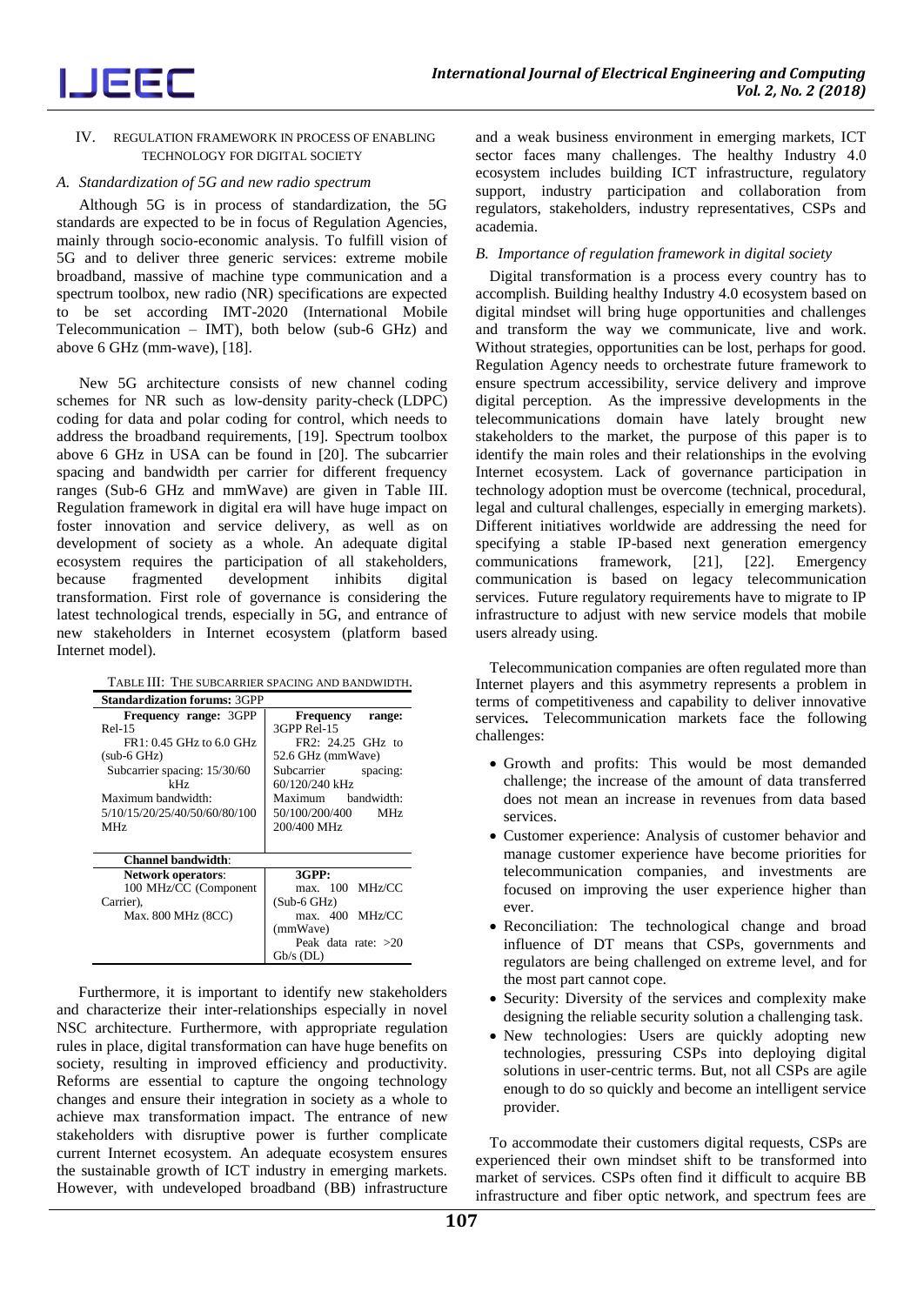extremely expensive. Furthermore, CSPs must build an intelligent network that can accommodate customers' requirements in real time and dynamically configure network elements based on service demands. These improvements will help ensure E2E network functions on the management, control and forwarding layers as well as support dynamic on demand of capacity and QoS.

#### V. CONCLUSION

Digital transformation is a process that every country has to accomplish especially in emerging markets. Novel 5G network architecture and network service chaining as enablers of digital transformation will allow existing and new stakeholders to flexibly integrate resources, fast innovate, and accept new business opportunities. CSPs however, face challenges with uncertain services, business models, regulation approach and technical standards. In these terms, the digital transformation goals are always unique, while the overall external and internal digital transformation challenges are very similar across countries. This paper, identify the new roles and describe interrelationships, as an effort to outline new perspective on the regulation environment in digital society.

A short review of recent research activities on 5G as the next generation of wireless technology which is just two/three years away from its first commercial service, the requirements they are facing, user scenarios, functionalities, and KPIs (Key Performance Indicators) as a measure of assessing the performances of these systems have been presented in this paper. The most important services, functionality and KPIs that will provide satisfactory solutions to innovative digital business models after 2020 have been identified.

#### **REFERENCES**

- [1] "5G technology evolution recommendations," 4G Americas, October 2015
- [2] P. Pirinen, "A brief overview of 5G research activities", 1st International Conference on 5G for ubiquitous connectivity, Levi, Finland November 26–27, 2014
- [3] A. Manzalini and N. Crespi "An Edge Operating System Enabling Anything-as -a-Service", IEEE Communications Magazine Communications Standards Supplement, Vol.54, pp.62-67, November 2016
- [4] N. Banovic-Curguz and D. Ilisevic, "Trends of digital society development towards 5G technology", XXV Telecommunications Forum Telfor-Belgrade 2017, 978-1-5386-3073-0/17, IEEE, pp 1-4, November 2017
- [5] R. Chaudhary, N. Kumar, and S. Zeadally, "Network Service Chaining in Fog and Cloud Computing for the 5G Environment: Data Management and Security Challenges", IEEE Communication Magazine Vol. 55, pp. 114-122 , November 2017
- [6] A. Ghanbari, A. Laya, J. Alonso-Zarate, and J. Markendahl, "Business Development in the Internet of Things: A Matter of Vertical Cooperation", IEEE Communication Magazine Vol. 55, pp.135-141, February 2017
- [7] J. Horsek, P. Masek, S. Andreev, O. Galinina, A. Ometov, F. Kropfl, W. Wiedermann and Y. Koucheyavy, "A SyMPOnY of Integrated IoT Business: Closing the gap between Availability and Adoption", IEEE Communication Magazine Vol. 55, pp. 156-164, December 2017
- [8] D. Xie, S. Yu, G. Wang, X. Liu, and J. Niu, "Security and Privacy in the Age of Smart Internet of Things: An Overview from a Networking Perspective", IEEE Communication Magazine Vol. 56, NO 9, pp. 14-18, September 2018
- [9] METIS, Mobile and wireless communications enablers for the twentytwenty information society, EU 7th Framework programme project, [http://www.metis2020.com](http://www.metis2020.com/)
- [10] "5G RAN architecture and functional design", 5G PPP METIS-II White paper on 5G RAN architecture and functional design, March 4th 2016
- [11] A. Osseiran, F. Boccardi, V. Brown, K. Kusum, P. Marsch, M. Maternia et al., "Scenarios for 5G mobile and wireless Communications: The vision of the METIS project", IEEE Communication Magazine., vol. 52, no. 5, pp. 30-35, May 2014
- [12] [https://5g-ppp.eu/wp-content/uploads/2017/01/5GPPP-brochure-](https://5g-ppp.eu/wp-content/uploads/2017/01/5GPPP-brochure-MWC17.pdf)[MWC17.pdf](https://5g-ppp.eu/wp-content/uploads/2017/01/5GPPP-brochure-MWC17.pdf)
- [13] H. Tullberg, P. Popovski, Z. Li, M. A. Uusitalo, A. Hoglund, O. Bulacki, M. Fallgren, and J. F. Monserrat "The METIS 5G system concept: Meeting the 5G requirements", IEEE Communication Magazine., vol. 54, no. 12, pp. 132-139, December 2016
- [14] "Scenarios, requirements and KPIs for 5G mobile and wireless system" ICT-317669-METIS/D1.1, May 2013
- [15] "Updated scenarios, requirements and KPIs for 5G mobile and wireless system with recommendations for future investigations" ICT-317669- METIS/D1.5, May 2015
- [16] Huawei: "5G: A technology vision", www.huawei.com/ilink/en/ download/HW\_314849
- [17] https://5g-ppp.eu/the-european-5g-annual-journal-2017-released/
- [18] H. Tuulberg, P. Popovski, Z. Li, M. A. Uuisiatlo, A. Hoglund, O. Bulacki, M. Fallgren and J. Moneserrat, ``The METIS 5G System Concept: Meeting the 5G requirements``, IEEE Communication Magazine Vol. 54, pp. 16-22, September 2016
- [19] T. Richadrson and S. Kudekar, "Design of Low-Density Parity-Check Codes for 5G New Radio", IEEE Communication Magazine Vol. 55, pp. 28-34, March 2018
- [20] FCC 16-89, Report and Order, "Use of Spectrum Bands above 24 GHz for Mobile Radio Services", July 2016
- [21] E.K. Markakis, I. Politis, A. Lzkourgiotis, Y. Rebahi, G. Mastrokis, C.X. Mavromoustakis and E. Pallis, "Efficient Next Generation Emergency Communications over Multi-Access Edge Computing", IEEE Communication Magazine Vol. 55, pp 92-97, November 2017
- [22] D. Ilisevic, N. Banovic-Curguz and Djuradj Budimir, "Embracing the 5G era with appropriate regulation framework", accepted for XXVI Telecommunications Forum Telfor-Belgrade 2018, 978-1-5386-7171- 9/18, November 2018



**Nataša Banović-Ćurguz** was born in Prijedor, Bosnia and Herzegovina. She received the B.E.E and M.Sc at the Faculty of Electrical Engineering, University of Banja Luka. She is a Head of Department for quality control of network and services at Mtel, B&H. Her research interests include mobile and wireless communications with special emphasis on development trends of

performance measurements, telecommunications metrics and customer experience management in evolution toward digital society.



**Dijana Ilišević** was born in Banja Luka, Bosnia and Herzegovina. She received the B.E.E at the Faculty of Electrical Engineering, University of Banja Luka and M.Sc at Faculty of Electrical Engineering, University of Belgrade. She is a Head of Department for planning and construction of wireless transport networks at Mtel, B&H. Her research

interests include mobile and wireless communications with special emphasis on mobile backhauling and regulation einvironment in digital age.